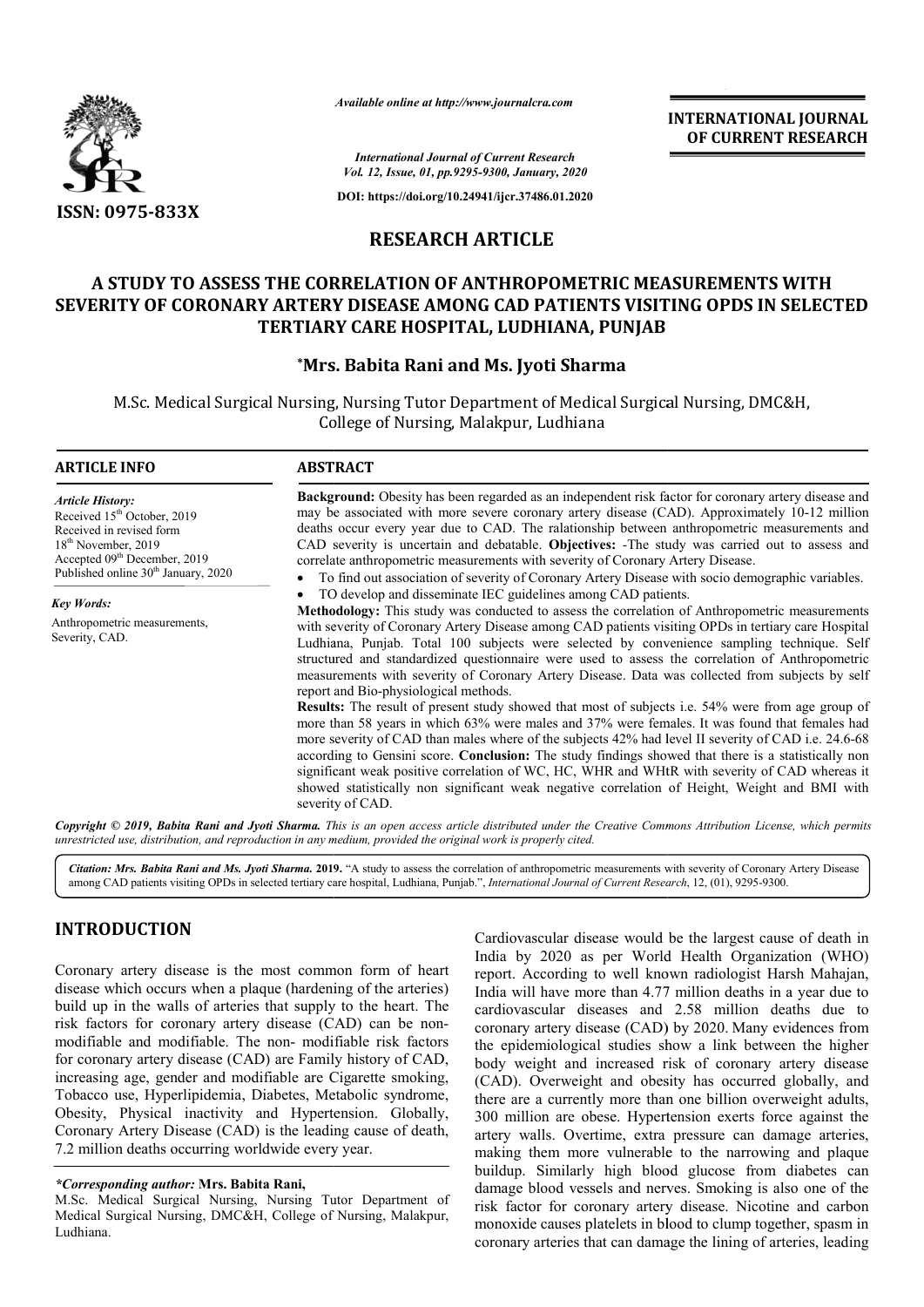to a build-up of fatty material which narrows the arteries and leads to coronary artery disease (CAD). It also lowers good cholesterol and reduces amount of oxygen. Moreover lack of physical activity can worsen other risk factors for atherosclerosis such as Hyperlipidemia, and obesity. Obesity has been regarded as an independent risk factor for coronary artery disease (CAD) by the American Heart Association (AHA) and investigators of the Framingham Heart study in the 1980s and 1990s and there is a positive linear relationship between obesity and CAD. So no one can neglect the obesity simply as the cosmetic problem affecting certain individual but should consider as a serious matter which threatens the valuable human life. Obesity is primarily measured in anthropometric measurements. Anthropometric measurements are the set of non- invasive quantitative techniques of determining an individual's body fat composition by measuring, recording and analyzing the specific dimensions of the body. Different methods exists for the evaluation of obesity, body mass index (BMI), waist circumference, neck circumference, waist/hip ratio and waist/height ratio are the clinical tools to evaluate the obesity and fat distribution.

Overweight is defined as the body weight that exceeds the acceptable rate for a particular person based on individual age, height and body framework and obesity is defined as a BMI greater than or equal to 30 kg/ metre squares. In some studies, there is a positive correlation between the anthropometric measurements and severity of Coronary artery disease. The severity of coronary artery disease (CAD) can be captured using coronary angiography. It is the minimal invasive procedure used to visualize the inside, or lumen of blood vessels and organ of the body with the particular interest of the arteries, veins and heart chamber. Historically coronary artery disease (CAD) has been categorized as single, double and triple vessel and left main disease with luminal stenosis of either  $\geq 50\%$  (left main) or  $\geq 70\%$  (other major epicardial vessels) used to define significance. Few studies have examined the association of body mass index (BMI) and coronary artery disease in patients undergone coronary angiography.

Body mass index (BMI) is the most easily measured and commonly used surrogate measure of obesity. Obesity is measured in BMI which is a person weight divided by the square of his /her height in meters. A person with body mass index of 30 or more generally considered obese and person with body mass index equal to or more than 25 is considered as overweight. According to Asian criteria, body mass index is <18.5 considered as underweight, 18.5-22.9 is normal, 23-24.9 is overweight, 25-29.9 is pre-obese,  $\geq 30$  is obese, 30-40 is obese type1, 40.1-50 is obese type 2 and >50 is considered as obese type 3. The waist hip ratio is used for the evaluation of body fat distribution. Waist circumference is more strongly associated with central fat distribution; neck circumference is an index of central obesity as it associates independently with visceral adiposity and body mass index and measured in standing position. A number of studies proved that anthropometric characteristics as a predictor of coronary artery disease (CAD). In 2008, the L. Yang and H. Kuper proved that the waist circumference was associated with increased coronary artery disease (CAD) risk whereas height, weight and hip circumference were not associated with coronary artery disease (CAD). Obesity was strongly related to coronary artery disease (CAD) and after mutual adjustment waist hip ratio was more closely related to coronary artery disease (CAD).

In 2014, Anne B. Gregory and Kendra K. Lester showed that there is positive correlation between waist/hip ratio and severity of coronary artery disease (CAD). Another study conducted by Virendra C. Patil, G.P. Parale in 2011 showed that BMI, waist/hip ratio, waist/height ratio and waist circumference had partial positive correlation with coronary artery disease (CAD). However, the relationship between BMI and severity of coronary artery disease is uncertain and debatable. So the aim of the study is to explore the relationship between anthropometric measurements with severity of CAD. Several anthropometric measurements such as height, weight, BMI, waist to hip ratio, waist to height ratio, waist circumference and neck circumference are used as indicators of obesity. This measures the significant association between different anthropometric measurements and CAD. Most of the studies have shown linear relationship between anthropometric measurements and severity of coronary artery disease (CAD). Thus the relationship between anthropometric measurements and severity of coronary artery disease (CAD) can be complex. So it is essential to determine the anthropometric measurements which are more associated with coronary artery disease (CAD). Therefore, the study is undertaken to correlate the anthropometric measurements with coronary artery disease (CAD) and also to determine the clinical outcome. During the clinical posting researcher observed the increase in number of CAD patients. As a researcher we felt a need to assess the correlation of Coronary Artery Disease among CAD patients visiting OPDs. We had been posted in the Hero DMC Heart Institute and we had seen number of patients visiting OPDs diagnosed with Coronary Artery Disease having several risk factors but obesity is the independent risk factor that might be responsible for the severity of CAD. Hence the study is undertaken to correlate the Anthropometric measurements with CAD.

## **MATERIALS AND METHODS**

**Research Approach:** A quantitative research approach had been used to assess the correlation of Anthropometric measurements with severity of Coronary Artery Disease among CAD patients visiting OPDs in selected tertiary care hospital Ludhiana, Punjab.

**Research Design:** A descriptive correlational design was used to assess the correlation of Anthropometric measurements with severity of Coronary Artery Disease among CAD patients visiting OPDs in selected tertiary care hospital Ludhiana, Punjab.

**Research Setting:** This study was conducted in OPDs of tertiary care hospital Ludhiana, Punjab.

**Target Population:** The target population for conducting research study was comprised of CAD patients with ≥18 years of age visiting OPDs in tertiary care hospital Ludhiana, Punjab.

### **Sample and Sampling Technique**

**Sample Size:** The sample size of the study was taken to be  $N=100$ .

**Sampling technique:** A convenience sampling technique was used to select the sample for the study.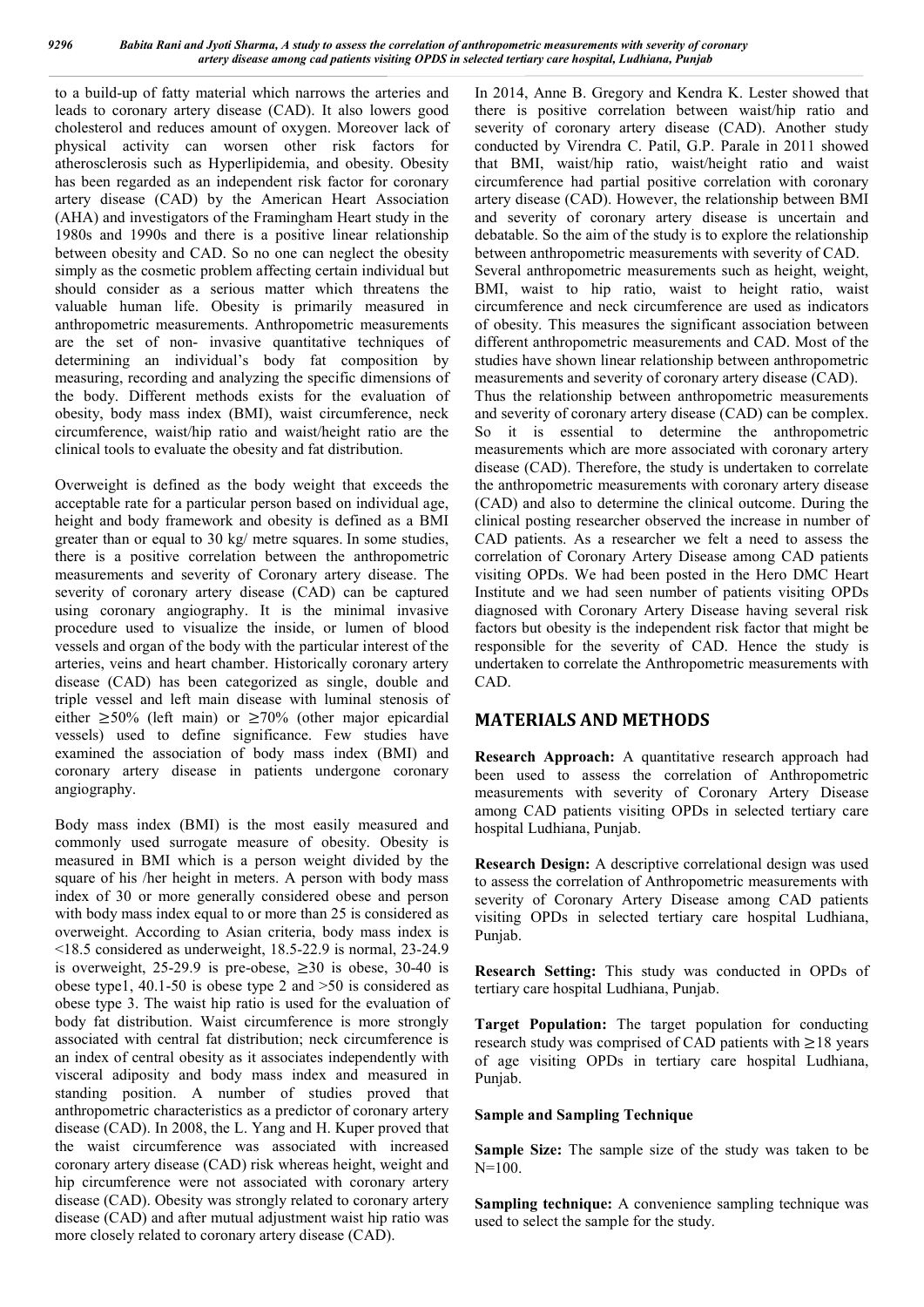### **Inclusion and Exclusion Criteria**

### **Inclusion criteria**

#### **The study subjects those who were**

#### • Adults  $≥18$  years of age

Diagnosed with recent CAD ≤6 months undergone angiography.

Visiting OPDs in tertiary care hospital.

**Exclusion criteria:** The study subjects those who were not willing to participate in the study.

#### **Description of tool**

Part A: It includes general information and demographic profile such as age, gender, marital status, habitat, religion, educational status, occupation, type of family, personal habits.

Part B: It includes information about past medical history, family history, present illness history and laboratory test (cholesterol mg/dl).

Part C: Anthropometric measurements includes reading of weight, height, Body Mass Index, waist circumference, hip circumference, waist to hip ratio, waist to height ratio.

Part D: The tool used to measure the severity of CAD is Gensini score.

#### **Method of data collection**

Data was collected from subjects by self report (interview schedule) and Bio-physiological methods. It took an average of 10-15 minutes for each subject.

## **RESULTS**

- Most of the subjects i.e. 54% were from age group of  $>58$ years, i.e. 63% were males and 37% were females.
- Most of the subjects i.e. 51% were living in rural areas and 49% in urban areas.
- Most of the subjects i.e. 56% were educated up to metric and more than half of the subjects i.e. 52% were nonworking, 52% were residing in nuclear family
- In personal habits, 72% subjects were vegetarian, 94% had no history of smoking and 80% had no history of alcohol consumption.
- Most of subjects i.e. 87% had previous history of hospitalization among them 63.2% were hospitalized due to angina.
- The present study revealed that highest mean i.e. 164.6±9.6 is seen in height followed by WC i.e.100.0 $\pm$ 10.6, then HC i.e.99.1 $\pm$ 10.65, further weight i.e.72.19 $\pm$ 13.54and then BMI i.e.26.91 $\pm$ 5.4 followed by WHR i.e. 1.97±9.6 and WHtR i.e. 1.23±6.33.
- The study revealed that a statistically non-significant weak negative correlation of weight, height and BMI.
- The study revealed that a statistically non-significant weak positive correlation of WC, HC, WHtR and WHR.
- In Mean distribution of subjects as per Gensini score, it shows that males had mean Gensini score 42.98±36.35,

females had mean Gensini score 56.76±37.99 and total subjects had mean Gensini score 48.08±37.38.

• Majority of males  $41.3\%$  had Gensini score of  $>0.24.5$ . Majority of the Females 43.2% had Gensini score 24.6- 68. Most of the females32.4% had the Gensini score of >68. Most of the total subjects 42% had Gensini score of 24.6-68.

#### **Table 1. Frequency distribution of subjects according to clinical profile**

| Sample profile                         | $f(\frac{9}{6})$ |
|----------------------------------------|------------------|
| Previous medical illness               |                  |
| Yes                                    | 75(75)           |
| No                                     | 25(25)           |
| If yes, specify $(n=75)$               |                  |
| DΜ                                     | 47(62.6)         |
| <b>HTN</b>                             | 22(29.3)         |
| Others*                                | 06(08.0)         |
| Previous hospitalisation               |                  |
| Yes                                    | 87(87)           |
| N <sub>0</sub>                         | 13(13)           |
| If yes , Specify $(n=87)$              |                  |
| ACS                                    | 06(6.8)          |
| Angina                                 | 55(63.2)         |
| CABG                                   | 05(5.74)         |
| <b>PTCA</b>                            | 17(19.5)         |
| Others**                               | 04(4.5)          |
| History of smoking                     |                  |
| Yes                                    | 06(06)           |
| No                                     | 94(94)           |
| If yes, then type of smoking $(n=6)$   |                  |
|                                        |                  |
| Cigarette<br>Biddi                     | 05(83.3)         |
|                                        | 01(16.6)         |
| Frequency of smoking                   |                  |
| $\leq 10$                              | 04(66.6)         |
| >10                                    | 02(33.3)         |
| Duration of smoking (in years)         |                  |
| $0 - 5$<br>$6 - 10$                    | 02(33.3)         |
| >10                                    | 01(16.6)         |
|                                        | 03(50)           |
| History of alcohol consumption         |                  |
| Yes<br>No                              | 20(20)           |
|                                        | 80(80)           |
| If yes, then alcohol quantity $(n=20)$ |                  |
| 1/4 bottle                             | 13(65)           |
| $\frac{1}{2}$ bottle                   | 06(30)           |
| $\frac{3}{4}$ bottle                   | 01(05)           |
| Duration of alcohol (in years)         |                  |
| $0 - 5$                                | 09(45)           |
| $6-10$                                 | 05(25)           |
| >10                                    | 06(30)           |
| Sample profile                         | $f(\%)$          |
| Duration of diagnosis (in months)      |                  |
| $0 - 2$                                | 55(55)           |
| $2.1 - 4$                              | 29(29)           |
| $4.1 - 6$                              | 16(16)           |
| Family history                         |                  |
| Yes                                    | 22(22)           |
| No                                     | 78(78)           |
| Cholesterol levels(mg/dl)              |                  |
| $\leq 200$                             | 83(83)           |
| >200                                   | 17(17)           |

*\* Hypothyroidism, CKD, Depression \*\* SOB , Asthma, Cardiomyopathy*

### **DISCUSSION**

The finding of present study showed that age group  $\geq$  58 years are more prone to coronary artery disease i.e. 54%. Out of which more than one third i.e. 63% were male and 37% were female where female had more severity than males. There is a statistically non- significant weak positive correlation of WC, HC, WHR and WHtR with severity of CAD. There is a statistically non- significant weak negative correlation of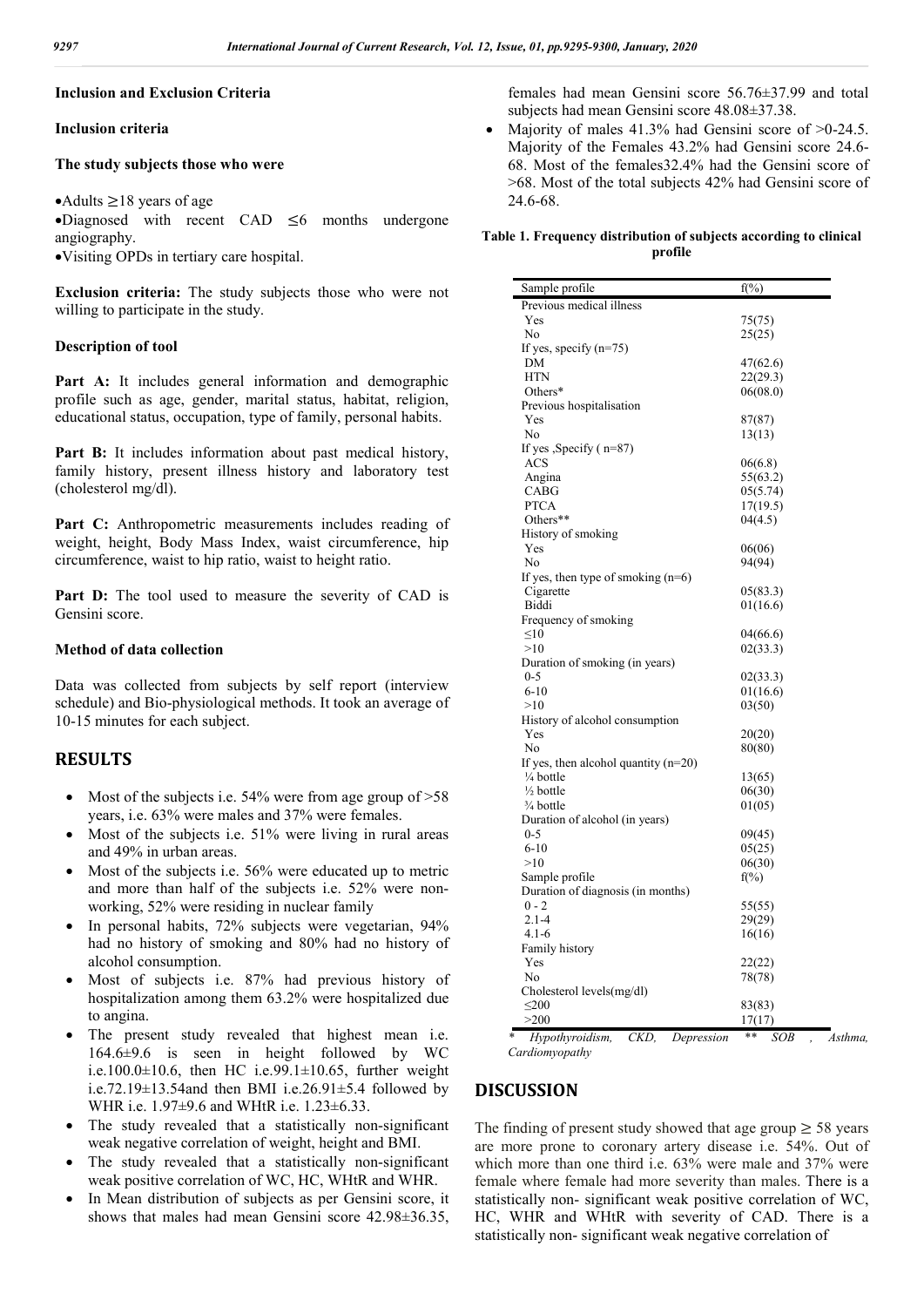|                             |                           |                             |                         | $N = 100$           |
|-----------------------------|---------------------------|-----------------------------|-------------------------|---------------------|
| Anthropometric measurements | Male (n=63) mean $\pm$ SD | Female (n=37) mean $\pm$ SD | Mean deviation $\pm$ SD | Total mean $\pm$ SD |
| Weight(Kg)                  | $75.71 \pm 13.52$         | $66.14 \pm 11.38$           | $10.54 \pm 8.43$        | $72.19 \pm 13.5$    |
| Height(cm)                  | $168.61 \pm 10.07$        | $158.72 \pm 7.02$           | $7.34\pm 6.19$          | $164.6\pm9.6$       |
| BMI(Kg/m <sup>2</sup> )     | $26.96\pm4.64$            | $26.33\pm4.66$              | $3.99 \pm 3.73$         | $26.91 \pm 5.4$     |
| WC(cm)                      | $101.10 \pm 10.19$        | $98.29 \pm 11.25$           | $7.99\pm 6.93$          | $100.0 \pm 10.6$    |
| HC(cm)                      | $99.68 \pm 10.30$         | $95.48 \pm 18.53$           | $8.28 \pm 6.65$         | $99.1 \pm 10.65$    |
| <b>WHR</b>                  | 1.009±0.026               | $1.001 \pm 0.040$           | $1.91 \pm 9.50$         | $1.97 \pm 9.6$      |
| <b>WHTR</b>                 | $0.600 \pm 0.063$         | $0.615 \pm 0.076$           | $1.24 \pm 6.21$         | $1.23 \pm 6.33$     |

### **Table 2 a. Mean distribution of subjects a per Anthropometric measurements**

### **Table 2(b) Correlation of Anthropometric measurements with severity of CAD**

|                             |                  |         | $N = 100$           |
|-----------------------------|------------------|---------|---------------------|
| Anthropometric measurements | $Mean \pm SD$    | r value | P value             |
| Weight(Kg)                  | 72.19±13.54      | $-.034$ | $0.741^{NS}$        |
| Height(cm)                  | $164.6 \pm 9.6$  | $-.012$ | 0.909 <sup>NS</sup> |
| $BMI(Kg/m^2)$               | $26.91 \pm 5.4$  | $-.017$ | $0.870^{NS}$        |
| WC(cm)                      | $100.0 \pm 10.6$ | .056    | $0.577^{NS}$        |
| HC(cm)                      | $99.1 \pm 10.65$ | .041    | 0.683 <sup>NS</sup> |
| WHR                         | $1.97 \pm 9.6$   | .015    | $0.884^{NS}$        |
| WHtR                        | $1.2 \pm 6.33$   | .015    | $0.879^{NS}$        |

Significant at p<0.05 NS=Non significant

#### **Table 3. Association of severity of Coronary Artery Disease with selected socio-demographic variables N=100**

| Socio-demographic variables | CAD severity |             | $\mathbf f$ | $\chi^2$ Statistics |                         |
|-----------------------------|--------------|-------------|-------------|---------------------|-------------------------|
|                             | Level I      | Level II    | Level III   |                     |                         |
|                             | $\mathbf f$  | $\mathbf f$ | $\mathbf f$ |                     |                         |
| Age (in years)              |              |             |             |                     |                         |
| 18-37                       | 03           | 03          | 01          | 07                  | $\chi^2$ = 0.567 df = 4 |
| 38-57                       | 10           | 19          | 10          | 39                  | $p = 0.550^{NS}$        |
| $\geq 58$                   | 22           | 19          | 13          | 54                  |                         |
| Gender                      |              |             |             |                     | $\chi^2$ = 0.155 df = 2 |
| Male                        | 26           | 25          | 12          | 63                  | $p=0.152^{NS}$          |
| Female                      | 09           | 16          | 12          | 37                  |                         |
| Dietary pattern             |              |             |             |                     |                         |
| Vegetarian                  | 24           | 29          | 19          | 72                  | $\chi^2$ = 0.774 df = 4 |
| Non-vegetarian              | 10           | 10          | 05          | 25                  | $p=0.657^{NS}$          |
| Eggetarian                  | 01           | 02          | 00          | $\overline{3}$      |                         |
| Religion                    |              |             |             |                     | $\chi^2$ =0.327 df= 2   |
| Hindu                       | 17           | 14          | 12          | 43                  | $p=0.324^{NS}$          |
| Sikh                        | 18           | 27          | 12          | 57                  |                         |
| Habitat                     |              |             |             |                     | $\chi^2$ =0.914 df= 2   |
| Rural                       | 17           | 21          | 13          | 51                  | $p=0.914^{NS}$          |
| Urban                       | 18           | 20          | 11          | 49                  |                         |
| <b>Education</b> status     |              |             |             |                     |                         |
| Illiterate                  | 07           | 08          | 03          | 18                  | $\chi^2$ =0.261 df=8    |
| Metric                      | 14           | 19          | 19          | 55                  | $p=0.111^{NS}$          |
| Higher secondary            | 05           | 07          | 00          | 12                  |                         |
| Graduate or above           | 06           | 07          | 02          | 15                  |                         |
| Working status              |              |             |             |                     | $\chi^2$ =0.498 df= 2   |
| Working                     | 18           | 21          | 09          | 48                  | $p=0.494^{NS}$          |
| Non-working                 | 17           | 20          | 15          | 52                  |                         |
| Type of family              |              |             |             |                     | $\chi^2$ =0.284 df= 2   |
| Nuclear                     | 17           | 25          | 10          | 52                  | $p=0.282^{NS}$          |
| Joint                       | 18           | 16          | 14          | 48                  |                         |
| Socioeconomic status        |              |             |             |                     |                         |
| Upper class                 | 01           | 01          | 00          | 02                  | $\chi^2$ =0.882 df=4    |
| Upper middle                | 24           | 28          | 15          | 67                  | $p=0.805^{NS}$          |
| Lower middle                | 10           | 12          | 09          | 31                  |                         |
| Cholesterol (mg/dl)         |              |             |             |                     | $\chi^2$ =0.564 df= 2   |
| $\leq 200$                  | 28           | 36          | 19          | 83                  | $p=0.554^{NS}$          |
| >200                        | 07           | 05          | 05          | 17                  |                         |

*Significant at p<0.05 NS=Non significant*

Height, Weight and BMI with severity of CAD. Majority of the subjects i.e. 42% lie in a severity level II having Gensini score 24.6 – 68. A similar study conducted by Rumana J Khan, Danielle J Harvey, Bruce N Leistikow, KMHS Sirajul Haque and Christine P Stewart (2015) in Bangladesh. Finding revealed that the highest proportion of both male and female cases belong to age group more than 55 years. The risk estimated for CAD however were mostly larger in females.

This study also suggested that WC and WHtR values were showing positive correlation with the risk of CHD. Another similar study showed by Hamid Sharif Khan, Asim Javed, Sohail Aziz, Jahanzeb Ali (2011) in Pakistan concluded that the prevalence of obesity is 23% in female and 13% in males with age group of 25 to 64 years. Female are at higher risk of developing cardiovascular disease.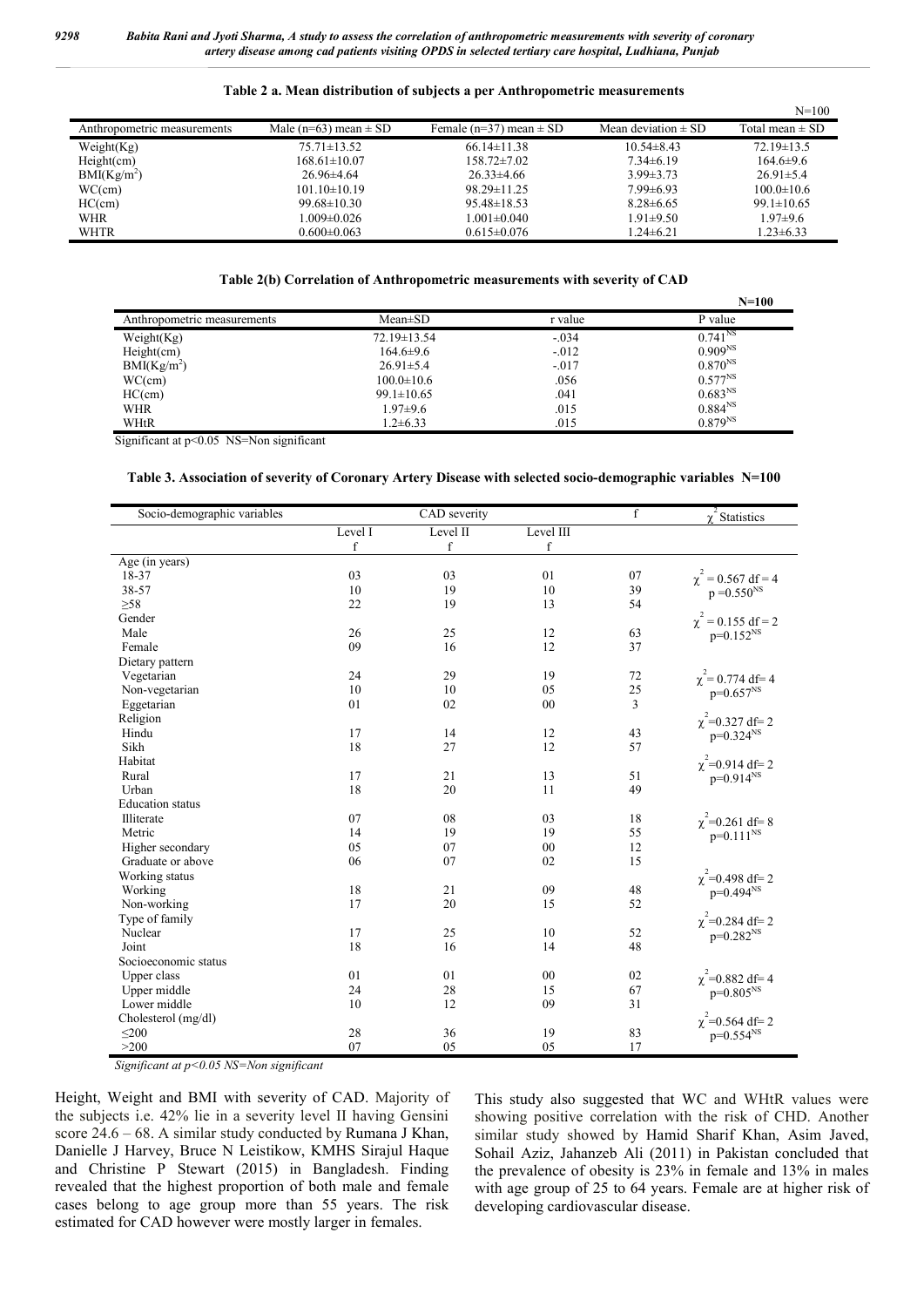One more study showed that by M. Siavash, M. Sadeghi, F. Salarifar, M.Amini, F. Shojaee-Moradie(2008) in university of surrey, Guilford, UK. Their findings revealed that WHtR measurements as an index of CAD risk. It also correlate that CAD in men is predominately higher in male than female. Objective 1:- To assess and correlate Anthropometric measurements with severity of Coronary Artery Disease. The findings of present study revealed that 42% subjects had Gensini score  $24.6 - 68$  (level II), 35% had Gensini score  $>0$  – 24.5 (Level I), 23% had Gensini score of >68. It shows that there is a statistically non significant weak negative correlation of weight (r= -0.034), height (r= -0.012) and BMI(r= -.017) with severity of CAD. Statistically was found non-significant. There is a statistically non significant weak positive correlation of  $WC(r=0.056)$ ,  $HC(r=0.041)$ ,  $WHR(r=0.015)$ ,  $WHTR(r=0.015)$ .

A similar study was conducted by Premtim Rashiti, Ibrahim Behluli, Albiona Rashiti Bytyqi (2017) conducted a study in Kosovar to assess the correlation between severity of Coronary Artery Disease and waist Hip-Ratio as a measurement of obesity as severity of Coronary Artery Disease .The study was conducted on 82 patients. Patient in CAD group had mean waist/height ratio of 1.76±7.56 and those in the non CAD had mean waist /height ratio of 0.57± 0.08. Patient in the CAD group had a mean waist/hip ratio of  $0.93 \pm 0.06$  and those in the CAD group had a mean waist/hip ratio of  $0.88 \pm 0.07$ . Thirty seven patients (45.1%) had no coronary artery disease,15 (18.3%) had mild disease,14 (17.1%) had moderate disease and 16 (19.5%) had a severe disease .There was significant positive correlation between waist/hip ratio and presence of CAD in patients . The another supporting study conducted by Amir Farhang Zand Parsa, Bahareh Jahanshahi (2011) conducted a study is the relationship of body mass index to severity of coronary artery disease different from that of waist to hip ratio and severity of coronary artery disease. This study was a cross sectional, prospective study where 414 patients with suspected coronary artery disease in whom coronary angiography was performed were enrolled. In this study, finding showed a negative correlation between the severity of CAD with BMI according to both SYNTEX and Duke scores.

### **Objective 2:- To find out association of severity of Coronary Artery Disease with selected socio-demographic variables.**

The findings of present study revealed that majority of subjects i.e. 54 belongs to  $\geq 58$  years of age, among them 22 falls in level I, 19 in level II and 13 in level III. In gender more than half of the subjects i.e. 63 were male, among them 26 falls in level I, 25 in level II and 12 in level III. In dietary pattern majority of subjects i.e. 72 were vegetarian among them 29 falls in level II, 24 in level I and 19 in level III. In habitat majority of subjects i.e. 51 belonged to rural habitat among them 21 falls in level II, 17 in level I and 13 in level III. In educational status majority of subjects i.e. 55 were metric passed among them 19 falls in level II, 19 in level III and 14 in level I. In working status majority of subjects i.e. 52 were nonworking among them 20 falls in level II, 17 in level I and 15 in level III. Majority of subjects i.e. 83 had cholesterol level 50- 200 mg/dl, among them 36 falls in level II, 28 in level I and 19 in level III. Statistically was found non-significant. A similar study was conducted by Rumana J Khan, Danielle J Harvey, Bruce N Leistikow, KMHS Sirajul Haque and Christine P Stewart conducted a study to find the relation between obesity

and CHD in Bangladesh. The study included 189 hospitalized CHD cases (133 men and 52 women) and 201 controls. Finding of this study revealed the highest proportion of both male and female cases belong to age group 50-59 years. The highest percentage of male and female of CAD cases were from rural areas where the mean age 53.1 for men and 51.9 for women. Both total obesity and abdominal adiposity were associated with development of CAD and since measurement of WC and BMI are inexpensive, both should be included in the clinical setting for CAD risk assessment for this group of population. The supporting study was conducted by Ashwini (2016) conducted a comparative study on metabolic profile, anthropometric parameters among healthy adults to evaluate the association between vegetarian diet and cardiovascular risk among healthy adults 90 volunteer ages +19 out of which 46 non vegetarian and 44 vegetarian were recruited. Hip circumference was lower among vegetarian as compare to non vegetarian HDL was lower among vegetarian. Study showed no correlation was found between Body Mass Index and PFI score and positive correlation was observed between Body Mass Index and waist hip ratio in both age groups.

#### **Conclusion**

- It was found that females had more severity of CAD than males.
- Most of subjects (42%) had level II severity of CAD i.e. 24.6 - 68 according to Gensini Score.
- There is a statistically non-significant weak positive correlation of WC, HC, WHR and WHtR with severity of CAD.
- There is a statistically non-significant weak negative correlation of Height, Weight and BMI with severity of CAD.

#### **Recommendation**

The following recommendations are made on the basis of the findings of the present study.

- A similar study may be replicated on the large sample to validate or generalize the findings.
- A comparative study may be carried to assess the severity of CAD and anthropometric measurements among male and female.
- A comparative study may be carried to assess and correlate the anthropometric measurements among healthy and CAD patients.

### **REFERENCES**

- Adedoyim RA., Mbada CE., Bisiriyu LA., Adebayo RA., Balogun MO., Akintomide AO., 2008. Relationship of Anthropometric indicators with blood pressure levels and risk of hypertension in Nigerian Adults. IJGM:33-40.
- Ammouri AA., Tailakh A., Isac C., Kamanyire JK., Muliira J., Balanchandran. 2016. Knowledge of coronary heart disease risk factors among a community sample in oman. *Sultan QaboosUniv Med J.,* 6(2); 189-196.
- Ashwini. 2016. A comparative study on metabolic profile, anthropometric parameters among healthy adults to evaluate the association between vegetarian diet and cardiovascular protective role.int *J Res Med Sci.* 4(6): 2240-2245.